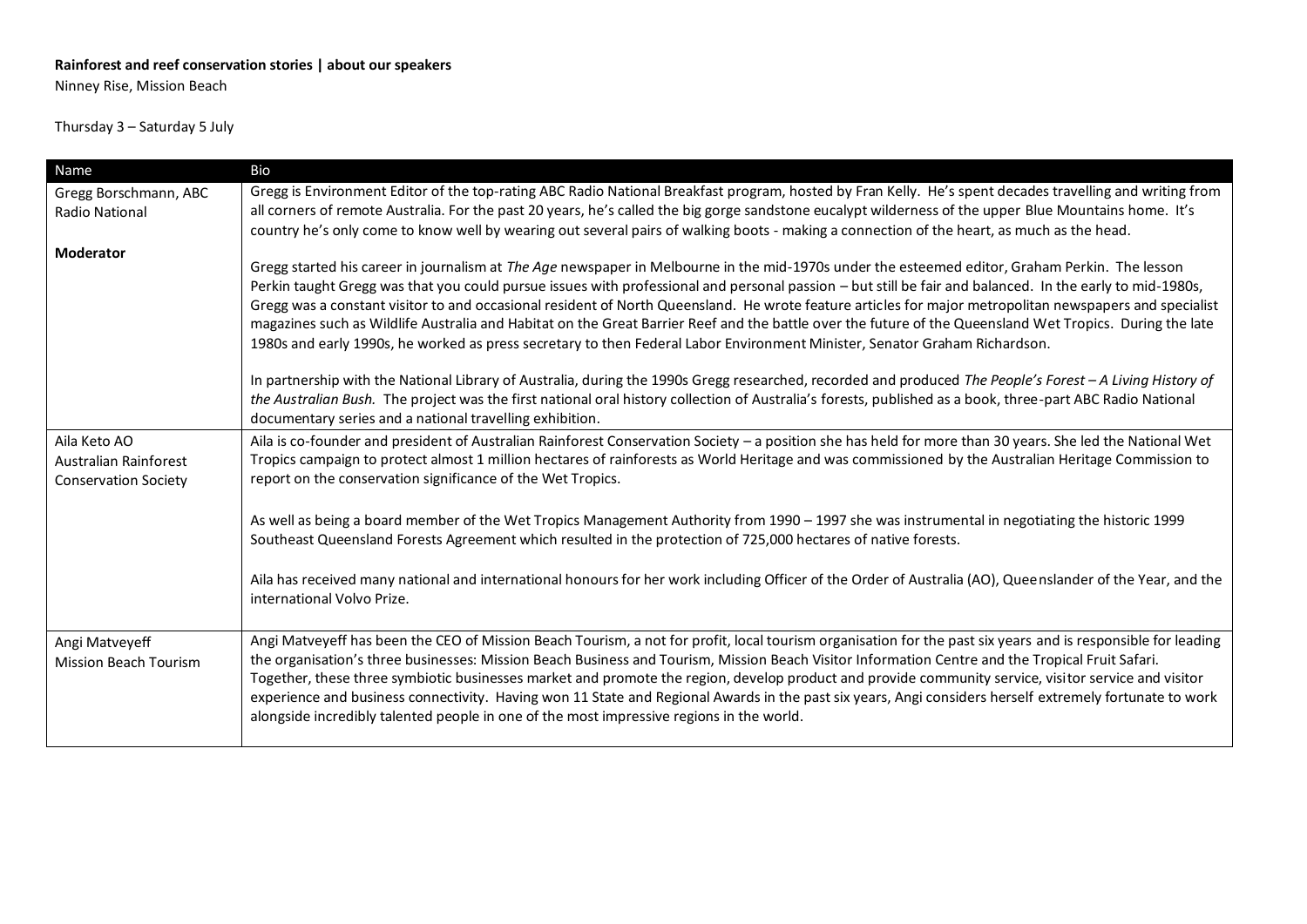| Name                                                          | Bio                                                                                                                                                                                                                                                                                                                                                                                                                                                                                                                                                                                                                                                                                                                                                           |
|---------------------------------------------------------------|---------------------------------------------------------------------------------------------------------------------------------------------------------------------------------------------------------------------------------------------------------------------------------------------------------------------------------------------------------------------------------------------------------------------------------------------------------------------------------------------------------------------------------------------------------------------------------------------------------------------------------------------------------------------------------------------------------------------------------------------------------------|
| <b>Carol Muller</b><br>WPSQ Cassowary Coast &<br>Hinchinbrook | Carol Muller has been an active member of WPSQ, Wildlife Preservation Society of Queensland, now known as Wildlife Queensland, since 1980. After<br>arriving at Tully as a high school teacher in the late 70s Carol joined WPSQ Tully and District branch (now Cassowary Coast and Hinchinbrook) at its<br>inception in 1980.                                                                                                                                                                                                                                                                                                                                                                                                                                |
|                                                               | Carol has held many roles in WPSQ branches and has been involved in seeking protection for habitat and endangered species in the Tully area. She<br>became interested in the history of WPSQ through Tully branch members, Margaret Thorsborne (now WPSQ patron) and her late husband Arthur. From<br>Margaret, Carol learnt much about the early history of WPSQ, its outstanding place in conservation history and gained an insight into some of its most<br>respected and prominent earlier members.                                                                                                                                                                                                                                                      |
|                                                               | Moving further south led to Carol actively researching and developing the WPSQ monograph series with the WPSQ History Working Group on the<br>founding and early directions of WPSQ. Here the stories of these very special people sprang to life.                                                                                                                                                                                                                                                                                                                                                                                                                                                                                                            |
| Charlie Veron<br><b>Marine Scientist</b>                      | Charlie Veron was the first full-time researcher on the Great Barrier Reef and the first scientist employed by the Australian Institute of Marine Science. He<br>became Chief Scientist of that organisation in 1997, a position he held for 7 years. Charlie was awarded the Darwin Medal for his work on evolution, the<br>AMSA Jubilee Pin for his coral taxonomy, the Australasian Science Prize and other awards for various publications. His last award was for a paper on mass<br>extinctions, where he was made Fellow of the Linnean Society.                                                                                                                                                                                                       |
|                                                               | Charlie has named about one quarter of the world's coral species, and mapped and re-described them all. This work has underpinned most major reef<br>conservation initiatives over the past two decades including the 'Coral Triangle' which he discovered.                                                                                                                                                                                                                                                                                                                                                                                                                                                                                                   |
|                                                               | He has been diving continually since he was 18, logging 6000 hours underwater. He has participated in 67 expeditions to all the major reef regions of the<br>world. He is now working towards the completion of a major electronic product, "Corals of the World" (www.coralsoftheworld.com), a compilation of all<br>taxonomic and biogeographic information about corals in a sophisticated program for all user groups from children to reef professionals.                                                                                                                                                                                                                                                                                                |
| Daryl Dickson<br>Wildlife artist and<br>conservation worker   | Daryl's passion for Australian wildlife is evident with most of her work depicting the fine detail of Australia's beautiful and unique flora and fauna. She<br>divides her time between art, wildlife rehabilitation and sharing her passion for the natural environment. She has spent much of the past two decades<br>working with the endangered mahogany glider. Daryl's original artworks are held in private collections in Australia, Europe and the USA and her work has<br>resulted in many awards and accolades including Citizen of the Year (Cassowary Coast Regional Council), Wet Tropics Cassowary Award for Art, Cardwell<br>Art First Prize, Hinchinbrook Art Exhibition First Prize and an Australia Day Award for environmental education. |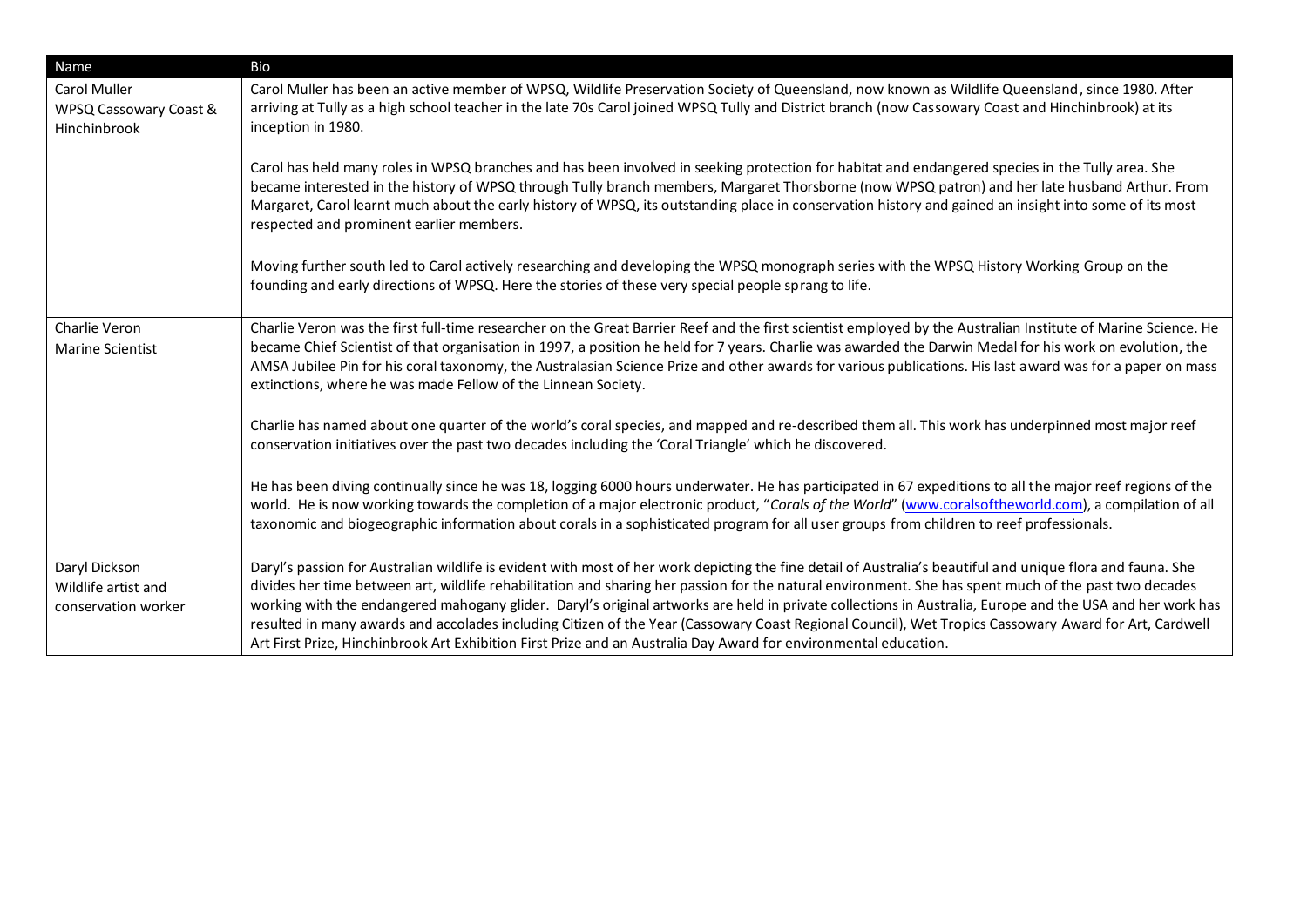| <b>Name</b>                                                                        | Bio                                                                                                                                                                                                                                                                                                                                                                                                                                                                                                                                                                                                                                                                                                                                                                                                                                                                                                                                                                                                                                                                                                                                                                                                                                                         |
|------------------------------------------------------------------------------------|-------------------------------------------------------------------------------------------------------------------------------------------------------------------------------------------------------------------------------------------------------------------------------------------------------------------------------------------------------------------------------------------------------------------------------------------------------------------------------------------------------------------------------------------------------------------------------------------------------------------------------------------------------------------------------------------------------------------------------------------------------------------------------------------------------------------------------------------------------------------------------------------------------------------------------------------------------------------------------------------------------------------------------------------------------------------------------------------------------------------------------------------------------------------------------------------------------------------------------------------------------------|
| Dr Adam Smith<br>Marine Biologist                                                  | Dr Adam Smith lives next to the ocean and has been dreaming about, researching and managing marine life for 50 years. From an early age he has been<br>inspired by Jacques Cousteau's books and films which led to his vocation as a marine biologist. He is currently President Environmental Institute of<br>Australia and New Zealand (FNQ) and worked as Director (Environmental Assessment and Management) for the Great Barrier Reef Marine Park Authority<br>from 1999-2014. He has extensive regulatory, EIA, policy, project, partnership and communication experience in environmental issues and management<br>Adam has recently started a company Reef Ecological which aims to work collaboratively with great people to improve the outlook for coral reef<br>biodiversity, coastal communities and marine enterprises through innovation, solution oriented science and partnerships. Adam believes in lifelong<br>learning and has a BSc (Hons) and PhD from UNSW, an MBA from UQ and he is a Fellow of the Australian Institute of Company Directors, Australian Rural<br>Leadership Foundation and Environmental Institute of Australia and New Zealand. He has authored 40 scientific papers and books on marine life and<br>management. |
| Dr Helen Larson<br>Emeritus Curator of Fishes,<br>Museum and Art Gallery NT<br>And | Dr Helen K. Larson is Emeritus Curator of Fishes, Museum and Art Gallery of the Northern Territory. She is also a Research Associate, Museum of Tropical<br>Queensland, Townsville and Adjunct Associate Professor, School of Marine and Tropical Biology, James Cook University, Townsville. Helen is known to<br>some as the Goby Queen or Gobywan Kenobi, and considers that gobies are the most fascinating fishes in the world. She first recognised gobies while<br>snorkelling in the Cocos (Keeling) Atoll lagoon when she was 12, and fell in love with them. A fish that will willingly perch on one's feet deserves special<br>consideration.                                                                                                                                                                                                                                                                                                                                                                                                                                                                                                                                                                                                    |
| Adjunct Associate<br>Professor, School of Marine<br>and Tropical Biology, JCU      | Her research interests are the taxonomy, systematics, ecology and behaviour of Indo-Pacific mangrove and coral reef fishes, especially gobioid fishes<br>(gobies, gudgeons, mudskippers). Much of her work is on the taxonomy of estuarine and coral reef gobiid fishes, preferably by means of generic revisions.<br>The goby subfamily Gobionellinae is of particular fascination as they have specialised in living in mangrove and estuarine habitats, often in what appear to<br>be very poor conditions. She has been actively publishing on fishes since 1975.                                                                                                                                                                                                                                                                                                                                                                                                                                                                                                                                                                                                                                                                                       |
|                                                                                    | Helen retired from the Museum and Art Gallery of the Northern Territory in late 2009 and moved to Far North Queensland where she works on gobies in<br>association with the Museum of Tropical Queensland. Her expertise as a taxonomist/systematist is regularly sought from around the world, whether as a<br>reviewer of manuscripts or identifier of unknown fish species. Helen is now a member of the IUCN's Sciaenidae Red List Authority and is Co-chair of the<br>Goby group of the Marine Fish Red List Authority while participating in Red List assessments of the conservation status of freshwater fishes and other<br>groups.                                                                                                                                                                                                                                                                                                                                                                                                                                                                                                                                                                                                                |
| Dr Jo Wills<br>Museum Development<br>Officer for FNQ<br>Queensland Museum          | Dr Jo Wills works for Queensland Museum's Museum Development Officer (MDO) Program as the MDO for Far North Queensland. In this role Jo works<br>with museums and collecting organisations throughout the FNQ region providing assistance on exhibitions, interpretation, collection management,<br>strategic planning, and conservation. Jo has a background in history, heritage, museums and community engagement - and uses these skills to ensure<br>places and collections are preserved for future generations.                                                                                                                                                                                                                                                                                                                                                                                                                                                                                                                                                                                                                                                                                                                                      |
|                                                                                    | Jo's association with Ninney Rise began in 2008 when, as a heritage officer for the Queensland Government's Cairns Cultural Heritage Branch, she started<br>work on the nomination to list the property on the Queensland Heritage Register. In the ensuing process, Jo became fascinated with the environment,<br>house and the people associated with the story, as well as the community that still holds it in such high regard.                                                                                                                                                                                                                                                                                                                                                                                                                                                                                                                                                                                                                                                                                                                                                                                                                        |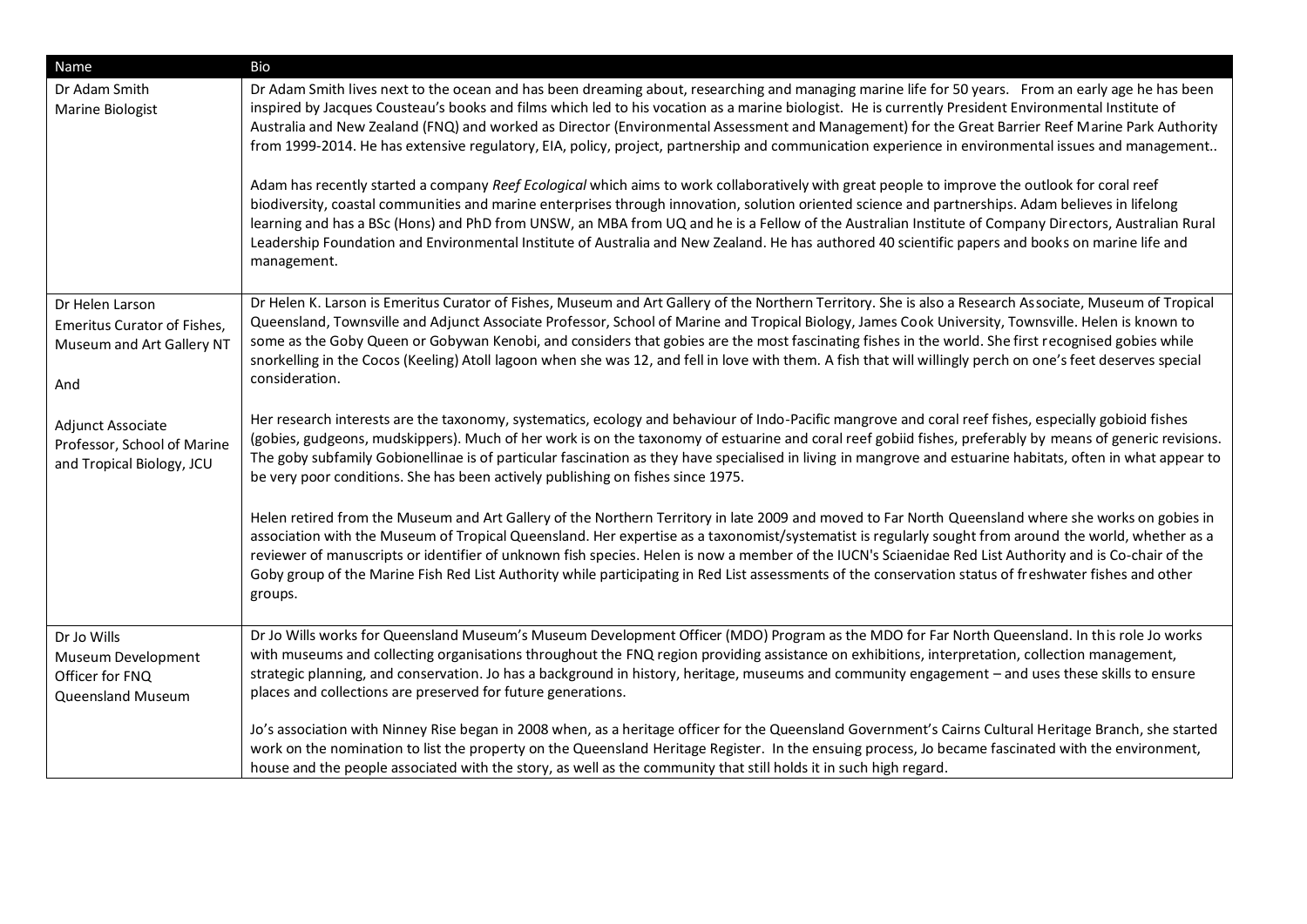| Name                                                                                                          | Bio                                                                                                                                                                                                                                                                                                                                                                                                                                                                                                                                                                                                                                                                                                                                                                             |
|---------------------------------------------------------------------------------------------------------------|---------------------------------------------------------------------------------------------------------------------------------------------------------------------------------------------------------------------------------------------------------------------------------------------------------------------------------------------------------------------------------------------------------------------------------------------------------------------------------------------------------------------------------------------------------------------------------------------------------------------------------------------------------------------------------------------------------------------------------------------------------------------------------|
| Dr Maxine Newlands<br>James Cook University                                                                   | Dr Maxine Newlands, from James Cook University researches environmental politics and media discourse. Maxine is from the UK, having been a journalist<br>and academic in London before moving to Queensland last year. Maxine's research focuses on environmental politics from emissions trading, carbon tax<br>to environmentalism, activism, protest, social justice, and journalistic practices.                                                                                                                                                                                                                                                                                                                                                                            |
|                                                                                                               | Her current research examines the drivers behind the 1967 Save the Barrier Reef in relation to media, politics, John Busst and WPQS. The research has<br>been presented at JCU School of Arts and Social Science seminar, GBRMPA and will be published shortly.                                                                                                                                                                                                                                                                                                                                                                                                                                                                                                                 |
|                                                                                                               | Maxine is a regular contributor to the environmental magazine, The Ecologist. Her articles centre on the link between the Great Barrier Reef, Abbot Point<br>development, environmentalists' action, and campaigns. Maxine also contributes to theConversation.com and her work has been published in several<br>books.                                                                                                                                                                                                                                                                                                                                                                                                                                                         |
| Dr Michael Davis<br><b>Postdoctoral Research</b><br>Fellow, Department of<br>History, University of<br>Sydney | Michael is currently a postdoctoral research fellow in the Department of History at Sydney University. For many years before taking up this position<br>Michael worked as an independent scholar, historian and policy analyst with a particular interest in Indigenous knowledge and biodiversity. This earlier<br>work focused on protection and recognition of Indigenous knowledge, including critiques of legal regimes. During that period Michael also worked with<br>some Aboriginal organisations in north Queensland, NSW and the Kimberley. In his postdoctoral research Michael is researching and writing histories of<br>encounters between Aboriginal people and European voyagers, around natural history and environmental knowledge in north-east Queensland. |
| <b>Frances Thomson</b><br>Curator - Cultural<br>commentator                                                   | Frances Thomson is currently writing a biography of an artist as well as her PhD. Her various roles have included a teacher of pre-literate refugees, family<br>business entrepreneur, museum curator, and director of commercial and public galleries. She chooses to live in north Queensland waking up each day to<br>breathtaking views of Magnetic Island.                                                                                                                                                                                                                                                                                                                                                                                                                 |
| Iain McCalman AO<br>Professor, University of<br>Syney                                                         | Iain McCalman was born in Nyasaland (Central Africa) in 1947, schooled in Zimbabwe and did his higher education at ANU and Monash Universities. His<br>2001 book The Last Alchemist was translated into 12 languages and many more editions and his 2009 book, Darwin's Armada (Penguin, 2009) won three<br>prizes and was the basis of the international TV series Darwin's Brave New World.                                                                                                                                                                                                                                                                                                                                                                                   |
| And                                                                                                           | A Fellow of three Learned Academies and a former President of the Australian Academy of the Humanities, he is a Professor in history at the University of<br>Sydney and co-Director of the new Sydney Environment Institute.                                                                                                                                                                                                                                                                                                                                                                                                                                                                                                                                                    |
| Director, Sydney<br><b>Environment Institute</b>                                                              | His current book, The Reef - A Passionate History, was published in Australia late last year and in the USA and the UK in May -June 2014. He was made an<br>Officer of the Order of Australia in 2007 for services to history and the humanities.                                                                                                                                                                                                                                                                                                                                                                                                                                                                                                                               |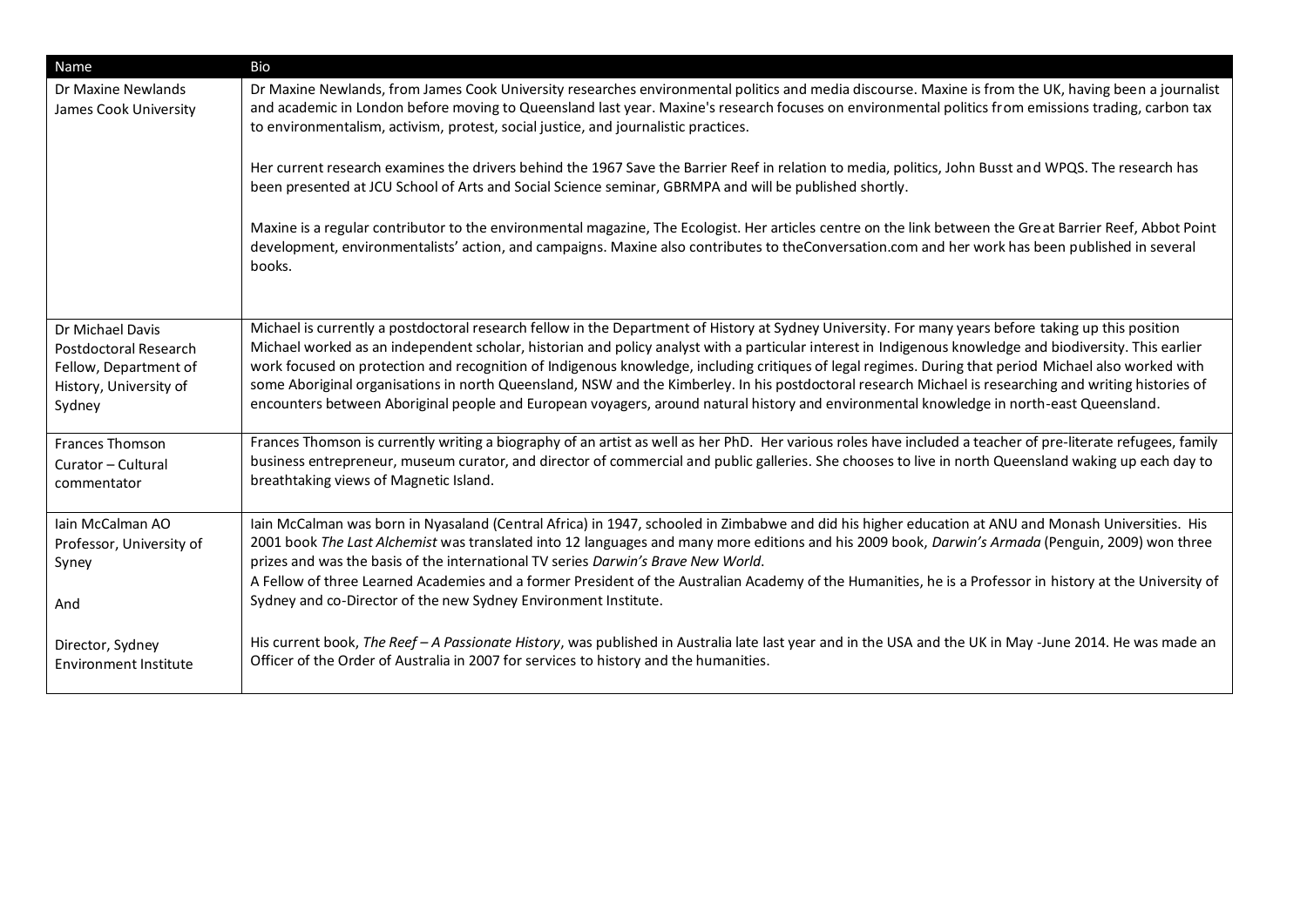| Name                                                                                  | Bio                                                                                                                                                                                                                                                                                                                                                                                                                                                                                                                                                                                                                                                      |
|---------------------------------------------------------------------------------------|----------------------------------------------------------------------------------------------------------------------------------------------------------------------------------------------------------------------------------------------------------------------------------------------------------------------------------------------------------------------------------------------------------------------------------------------------------------------------------------------------------------------------------------------------------------------------------------------------------------------------------------------------------|
| James Neman<br>Regional Director, QPWS<br>Northern Region                             | James Newman is the Regional Director for the Queensland Parks and Wildlife Service and is responsible for leading the development and management of<br>on and off park activities. His core business includes terrestrial protected areas and forest estate services, including natural and cultural resource<br>conservation, equitable access to safe sustainable recreational opportunities, multiple use management, and nature-based business development,<br>communication and education.<br>James considers he is fortunate to have landed the best job, in the best region on the planet. The QPWS Northern Region is responsible for over 3.75 |
|                                                                                       | million hectares of protected area and forest estate. The region showcases multiple World Heritage properties, vast expanses of remote wilderness, great<br>rivers, rich forests, gobsmackingly beautiful canyons and gorges, impressive wetlands, spectacular waterfalls, and extensive tracts of tropical rainforest.                                                                                                                                                                                                                                                                                                                                  |
| Jonathan Lamb<br>Andrew W Mellon Chair of<br>the Humanities, Vanderbilt<br>University | Jonathan Lamb has taught English Literature at Auckland, Princeton and (most recently) Vanderbilt, where he holds the Andrew W. Mellon Chair of the<br>Humanities. His most recent books are The Evolution of Sympathy (2009), Settler and Creole Re-enactment (2009, co-edited with Vanessa Agnew) and The<br>Things Things Say (2011). He is currently on a Guggenheim Fellowship finishing a book for Princeton University Press called Scurvy: The Disease of<br>Discovery. It deals with the unevenness both of the epidemiological history of the disease and of its effects on what Thomas Trotter called 'the nervous<br>temperament.'           |
| Liz Gallie<br>Artist, jeweller and<br>cassowary conservationist                       | For decades, tucked into the rainforest, jewellery artist and cassowary conservationist Liz Gallie has been at the heart of the creative art world, inspired by<br>tropical surrounds.                                                                                                                                                                                                                                                                                                                                                                                                                                                                   |
|                                                                                       | Best known for her unique handmade jewellery made from local lawyer cane and precious metals, Liz adopted Mission Beach as her home in 1974. Her<br>work evolved from basket weaving to jewellery making and was exhibited alongside established and emerging artists including Ben Trupperbaumer, Ray<br>Crooke, Siri Omberg, Michael Pugh, Deanna Conti, Diana Crooke, Susan Kirk and David Stacey.                                                                                                                                                                                                                                                    |
|                                                                                       | Liz has turned her artistic focus to environmental activism through lobbying, social media, photography and graphics with a special concern for the<br>endangered cassowary. Liz now balances her time between creating her unique style of jewellery and channelling her talents to deliver a powerful<br>conservation message against inappropriate development, which she believes is compromising the unique lifestyle and will diminish cassowary<br>populations.                                                                                                                                                                                   |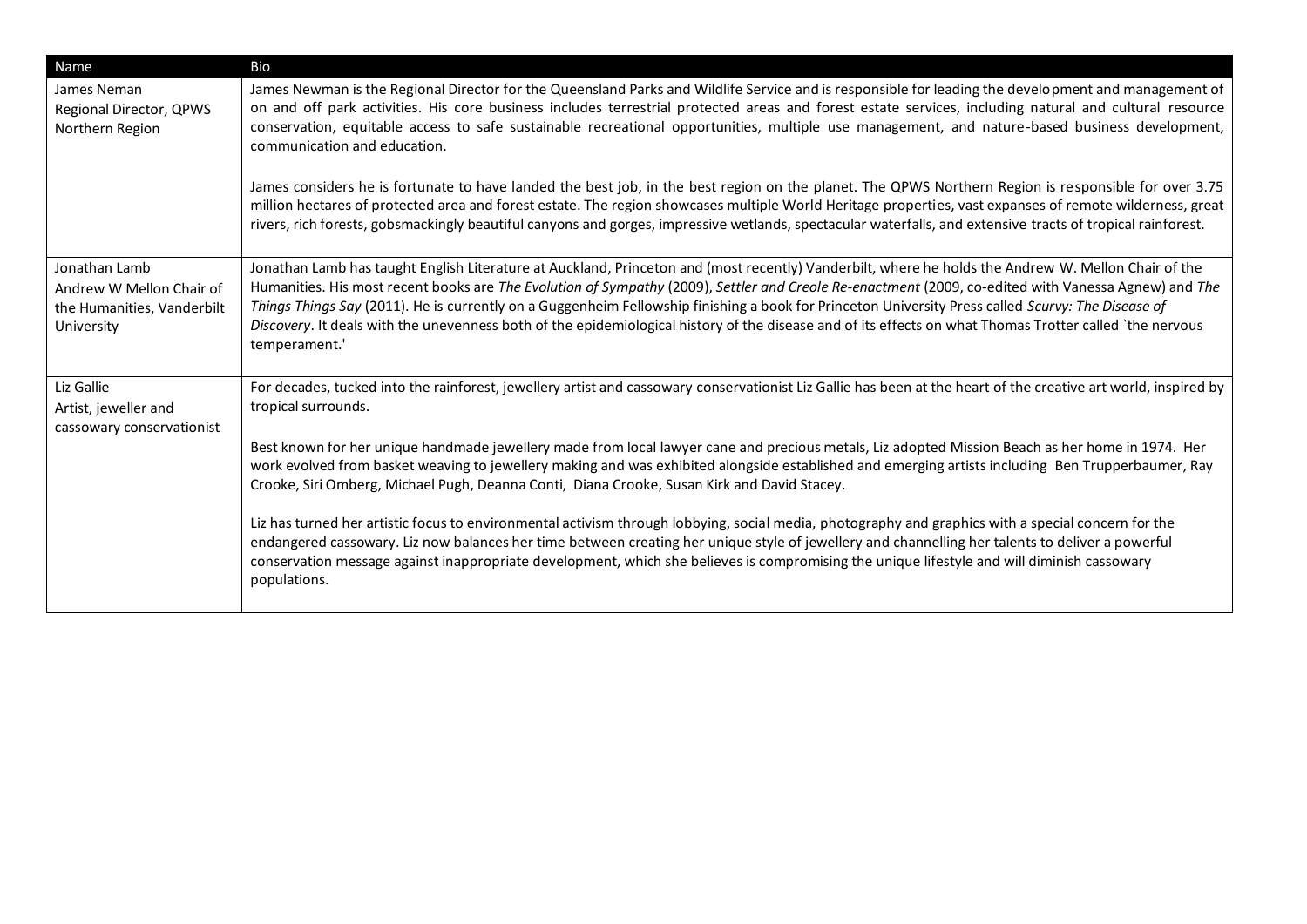| Name                                                            | Bio                                                                                                                                                                                                                                                                                                                                                                                                                                                                                                                                                                                                                                                                                                                                                                                                                       |
|-----------------------------------------------------------------|---------------------------------------------------------------------------------------------------------------------------------------------------------------------------------------------------------------------------------------------------------------------------------------------------------------------------------------------------------------------------------------------------------------------------------------------------------------------------------------------------------------------------------------------------------------------------------------------------------------------------------------------------------------------------------------------------------------------------------------------------------------------------------------------------------------------------|
| Margaret Cohen<br>Andrew B Hammond Chair<br>of French Language, | Margaret Cohen holds the Andrew B. Hammond Chair of French Language, Literature and Civilization, and teaches in the department of Comparative<br>Literature at Stanford University. Over the past ten years, her research has rethought the literature and culture of modernity from the vantage point of<br>the oceans.                                                                                                                                                                                                                                                                                                                                                                                                                                                                                                 |
| Literature and Civilization,<br><b>Stanford University</b>      | Her most recent book is The Novel and the Sea (UP Princeton, 2010), which received awards from the American Society for Eighteenth-Century Studies,<br>the International Society for the Study of Narrative, and the American Comparative Literature Association.                                                                                                                                                                                                                                                                                                                                                                                                                                                                                                                                                         |
|                                                                 | Margaret has penned an essay recently published on early dive literature Dentation in Alien Environments: The Underwater 'Je ne sais quoi' and also a<br>short essay on surfing, Kairos and the Arts of Action.                                                                                                                                                                                                                                                                                                                                                                                                                                                                                                                                                                                                           |
|                                                                 | Her newest research examines the impact on literature and the arts of underwater technologies from the invention of aquariums and helmet-diving in the<br>middle of the nineteenth century until the present day.                                                                                                                                                                                                                                                                                                                                                                                                                                                                                                                                                                                                         |
| Maurice Franklin<br>President, C4                               | Maurice Franklin was born in Innisfail and after qualifying as a Mechanical Engineer worked in sugar, mining and power generating industries. Maurice is<br>also a Marine Engineer and sailed with P&O servicing Japan, Hong Kong, Philippines and New Guinea. His second degree is in Business Management. His<br>Mission Beach property was brought in 1970 and Maurice has grown organic bananas there since 1986. Maurice has been a Delegate for the Banana<br>Industry, a Director of Queensland Fruit and Vegetable Growers, the Mission Beach Fire Captain and is the District Fire Warden. Maurice's Mission Beach<br>farm has 40 ha of native vegetation and Maurice is currently President of C4.                                                                                                              |
| Max Chappell<br>Wet Tropics Management<br>Authority             | Max Chappell has been with the Wet Tropics Management Authority for over 20 years and is now manager of its Planning and Conservation section - a<br>position he has held since 1997. He commenced his natural heritage planning and management career in 1976 as a national parks ranger in Victoria. Prior<br>to becoming a planner for Victoria's alpine national parks he held the position of ranger-in-charge for a number of years at Port Campbell National Park<br>and Mt Buffalo National Park. Before starting work with the Authority he spent three years in the Northern Territory as manager of the Parks<br>Development Unit based in Katherine which involved preparing plans of management and development plans for national parks such as Nitmiluk, Cutta<br>Cutta Caves, Gregory and Pellew Islands. |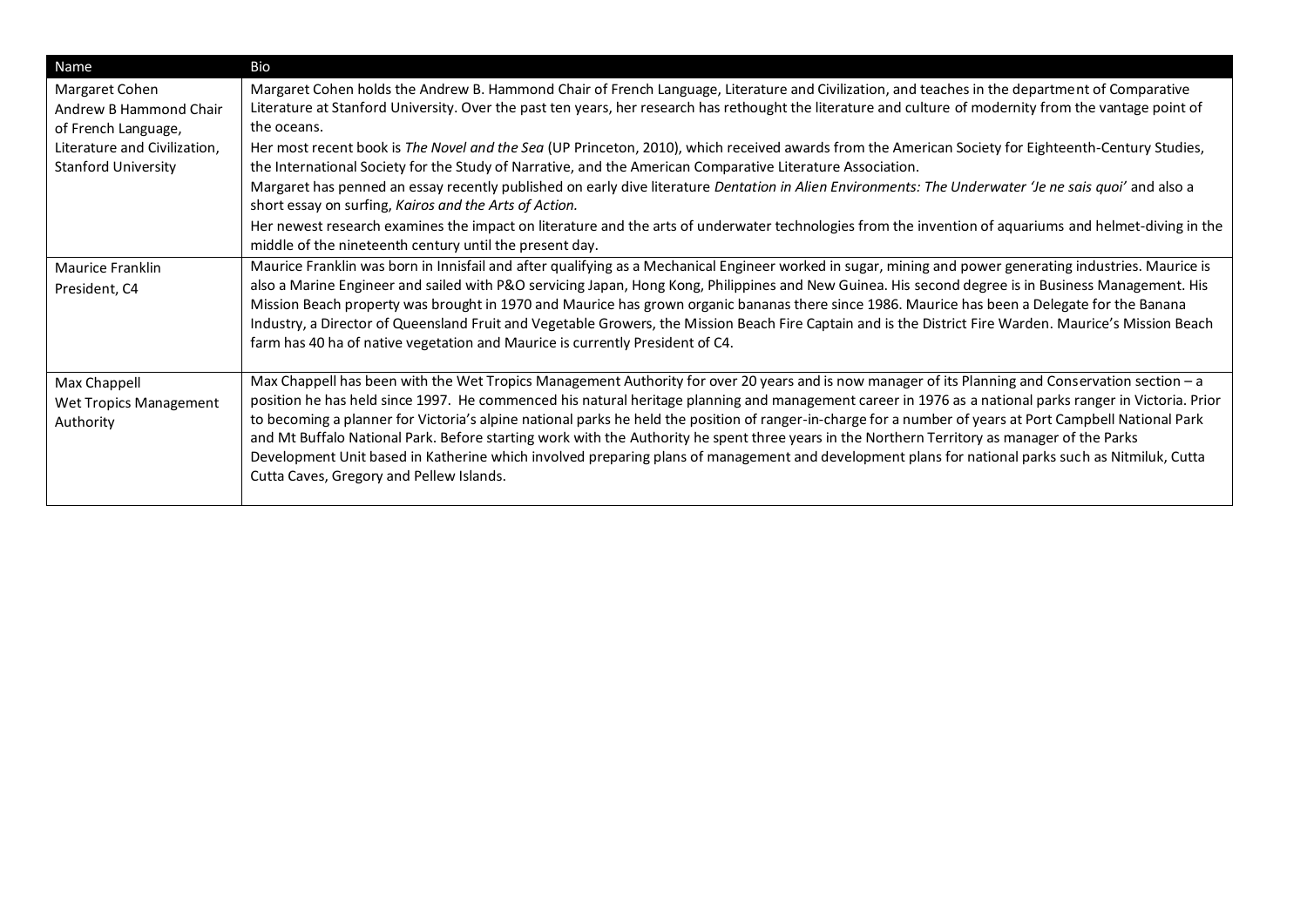| Name                                                                                              | Bio                                                                                                                                                                                                                                                                                                                                                                                                                                                                                                                                                                                                                                                                                                                      |
|---------------------------------------------------------------------------------------------------|--------------------------------------------------------------------------------------------------------------------------------------------------------------------------------------------------------------------------------------------------------------------------------------------------------------------------------------------------------------------------------------------------------------------------------------------------------------------------------------------------------------------------------------------------------------------------------------------------------------------------------------------------------------------------------------------------------------------------|
| Mike Berwick AO<br><b>Chair Terrain NRM</b>                                                       | Mike Berwick is recognised for his contribution to conserving the Daintree Rainforest wilderness area in Northern Queensland, one of Australia's top<br>three national icons. As an activist during the 1980s he was part of a movement to raise national awareness of the threatened destruction of the<br>rainforest; and as owner of the Port Douglas Gazette he covered the protests against logging and roads through the wilderness, and publicised the unique<br>values of the wet tropics area.                                                                                                                                                                                                                  |
|                                                                                                   | His work led to the successful 1987 nomination by the Australian Government of the Daintree as a World Heritage Area.                                                                                                                                                                                                                                                                                                                                                                                                                                                                                                                                                                                                    |
|                                                                                                   | Since then he has organised buyback and conversion to nature reserve of dozens of key properties surrounding the World Heritage Area. To increase his<br>ability to conserve the rainforest, he became Mayor of Douglas Shire in 1991 and became the most effective proponent of assessing urban growth<br>capacity, sustainable land use and biodiversity conservation in Australian local government.                                                                                                                                                                                                                                                                                                                  |
|                                                                                                   | Berwick is currently chair of the Natural Resource Management body for the Wet Tropics Region (Terrain NRM), Chair of the Queensland Regional Groups<br>Collective, and Chair of the Australian Tropical Forest Institute. He has been honoured with both the Centenary and Order of Australia Awards and was a<br>key environmental spokesperson at the 2020 Federal planning forum.                                                                                                                                                                                                                                                                                                                                    |
| Mike Bluett<br>Film Producer                                                                      | Mike Bluett has been producing television for 25 years in Europe, Australia and the US. He has worked in both factual and drama, long and short forms<br>and a number of genres. He started his career as a factual producer making shows for ITV's arts strand, The South Bank Show and then followed with<br>primetime factual shows for Channel 4, BBC1, BBC2 and BBC3, Channel 5, Discovery and History Channel amongst others. He has produced a number of<br>co-productions with European and US broadcasters. Since arriving in Australia in 2005, Mike has produced shows for Discovery, ABC and SBS and a<br>website he co-produced with lain McCalman (http://www.the-reef.com.au) recently won a Webby award. |
| Paul Chantrill<br>Manager Tourism and<br>Partnerships, Wet Tropics<br><b>Management Authority</b> | Paul Chantrill is Manager for Tourism and Partnerships, Wet Tropics Management Authority. Paul has been committed to ensuring that the World<br>Heritage Area is presented to visitors and valued by the community. He has been working on building relationships with the tourism industry, establishing<br>the Wet Tropics Tour Guide Program, supporting the Wet Tropics National Landscape program and exploring options for the establishment of a World<br>Heritage Gateway for the region.                                                                                                                                                                                                                        |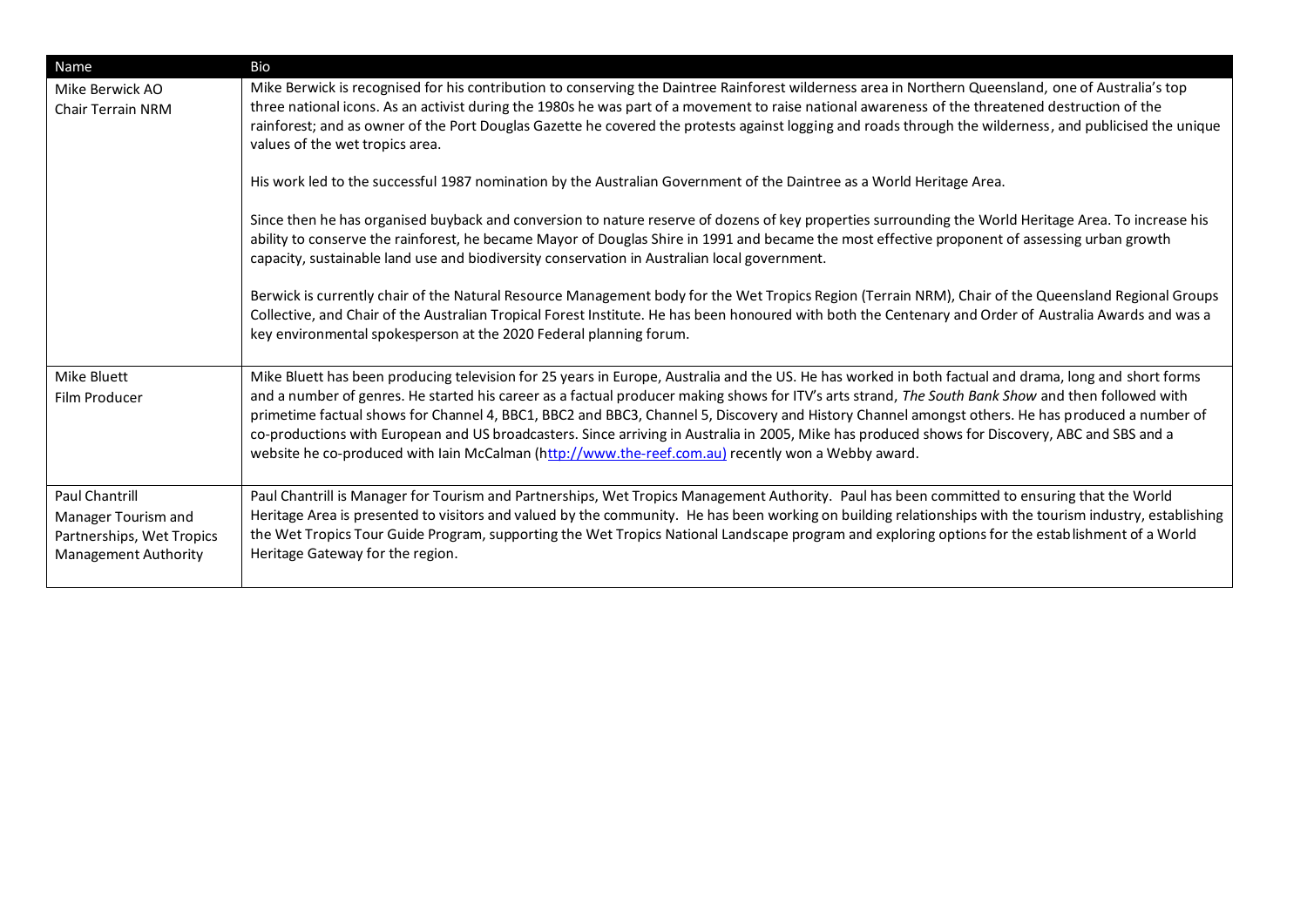| Name                                        | Bio                                                                                                                                                                                                                                                                                                                                                                                                                                                                                                                                   |
|---------------------------------------------|---------------------------------------------------------------------------------------------------------------------------------------------------------------------------------------------------------------------------------------------------------------------------------------------------------------------------------------------------------------------------------------------------------------------------------------------------------------------------------------------------------------------------------------|
| Peter Salleras<br><b>Forest Fruit Farms</b> | As a kid growing up on a cane farm at Midgenoo just north of Tully, Peter Salleras looked forward to the Sunday drives when he and his brothers jostled<br>for window seats in the station wagon, to see who could be the first to see a cassowary on the bumpy dirt road trip to "the beach". Bingil Bay was the<br>normal destination, and on one such occasion in the mid 60's Peter remembers the family visiting the Bussts at Ninney Rise.                                                                                      |
|                                             | Peter and his wife Alison bought a 220 acre property between Tully and Mission Beach in 1983 with the intention of growing tropical exotic tree fruits.<br>There have been challenges aplenty with the passing of the decades, particularly those dealt by cyclones Winifred, Larry and Yasi.                                                                                                                                                                                                                                         |
|                                             | Peter has done stints with C4 (Community for Coastal and Cassowary Conservation) as Rural Agricultural coordinator and chairman, Wet Tropics<br>Management Authority (Community Consultative Committee and Neighbours Liaison Group) and the Rambutan and Tropical Exotics Association and FNQ<br>Rambutan Marketing Group as chairman. A Cassowary Award from WTMA and an Australia Day Excellence Award (for contribution to the fruit industry)<br>have been very flattering recognition of time and effort put in over the years. |
|                                             | Increasing interest in the farm from visitors, media and celebrity chefs over the years, and the opportunity to involve children Ben and Skye and their<br>partners, has prompted Peter and Alison to start Fruit Forest Farm tours which showcase cultivated fruits, rainforest and the heritage of the land.                                                                                                                                                                                                                        |
|                                             | With snorkelling and recreational fishing being 'jewels in the crown" of living in this place, Peter is often reminded when Ellison reef shows on the boat's<br>chart plotter that but for the efforts of a handful of visionary people working from Ninney Rise, the marine wonderland reefs closest to our coast could<br>have been just a limestone quarry.                                                                                                                                                                        |
| Renate Klein<br><b>Spinifex Press</b>       | Dr Renate Klein is a biologist whose early work focused on ants. She is internationally known for her work critiquing reproductive technologies, and the<br>medicalization of women's health. She is a former Associate Professor on Women's Studies at Deakin University, Victoria.                                                                                                                                                                                                                                                  |
| Sigmund Jorgensen OAM                       | Sigmund has a reputation for having a go at making anything. He once made an out-of-season Chinese gooseberry for an ad agency and made buttons for<br>Dame Margot Fintaine's tutu. Though he once dreamt of studying medicine, he was drawn to the more magical world of theatre where he gained a<br>reputation for being able to organise, create and stage-manage plays and festivals.                                                                                                                                            |
|                                             | After diverse work in theatre, opera and ballet companies in London, his career as the 'master of Montsalvat' started in 1969: where he took up after his<br>father tasked with making the place relevant and self-sufficient without losting its creative cutting-edge. Sigmund expanded activities to introduce public<br>performances of music in all its forms plus exhibitions and festivals including the Montsalvat International Jazz Festival.                                                                               |
|                                             | Sigmund served as a Councillor and later as Mayor of Nillumbik Council (Victoria) where he fought many battles with developers and in 2013 he was<br>awarded the Order of Australia Medal for service to the arts.                                                                                                                                                                                                                                                                                                                    |
| Susan Hawthorne<br><b>Spinifex Press</b>    | Dr Susan Hawthorne has written extensively about ecology in works of non-fiction, fiction and poetry. Her books include Wild Politics (2002), Earth's<br>Breath (2009) and Limen (2013). She is Adjunct Professor in the Writing Program at James Cook University, Townsville.                                                                                                                                                                                                                                                        |